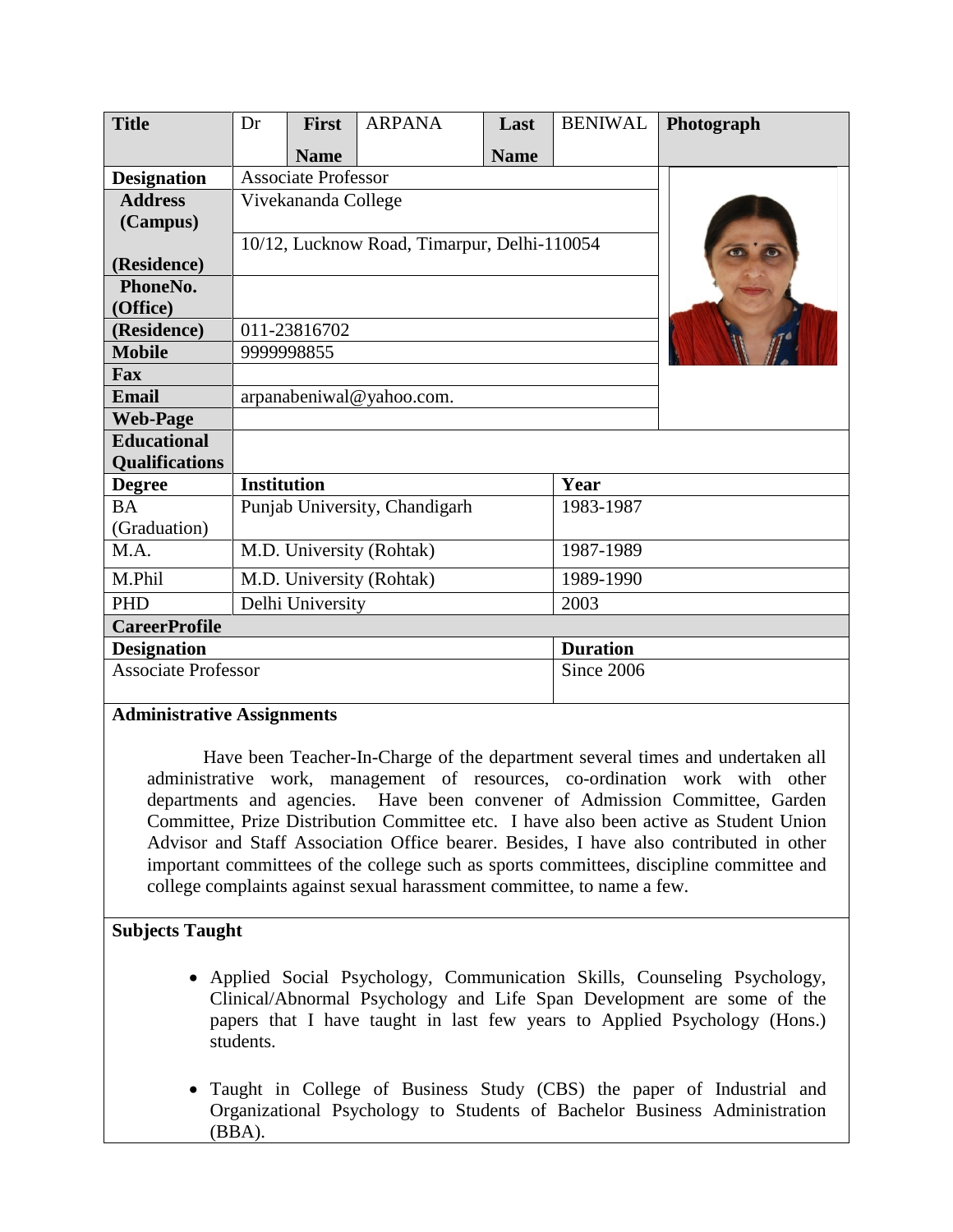- Appointed as an honorary Psychologist to the English Divisions of the institute of U.N. studies.
- Appointed as Vice President to National Federation of UNESCO Association in India on honorary basis.

#### **Research Guidance:**

- Guided an under-graduate dissertation on 'Sexual harassment of women in workplace: A psychological perspective'.
- Supervised along with colleagues research by  $III<sup>rd</sup>$  year students on Psychological impact of Vipasana on prison Inmates sponsored by Bureau of police reascrch and development. This was also published in "Research Papers Compendium (13-16 Dec., 2006)  $1^{st}$  Colloquium published by Bureau of Police Research & Development, Ministry of Home Affairs, Govt. of India, (page 25-27) Ess Pee Printers, New Delhi).

# **Area of Interest :**

Social and Environmental Psychology and Counseling.

# **Publications profile:**

Paper published on "Effect of crowding on a complex task" by Batra, P. Malik, A. & Muhar, I. 1997 in journal of personality and clinical studies 13, 87-91

# **Conference organization/Presentations (in the last three years):**

- Chaired a session in National Seminar on Social Change in contemporary India; Psychological Dimensions and Social Response held in Sri Aurobindo College (evening) University of Delhi ( March 21-22, 2014).
- Chaired a session in National Seminar on Social Harmony and Well Being: Issues and Challenges, organised by Deptt. Of Applied Psychology, Sri Aurobindo College (evening) University of Delhi, 18-19 March, 2016.

# **ResearchProjects (MajorGrants/ResearchCollaboration) -**

**Awards andDistinctions: -**

**Association with Professional Bodies** 

Life Member, Delhi Psychiatric Society.